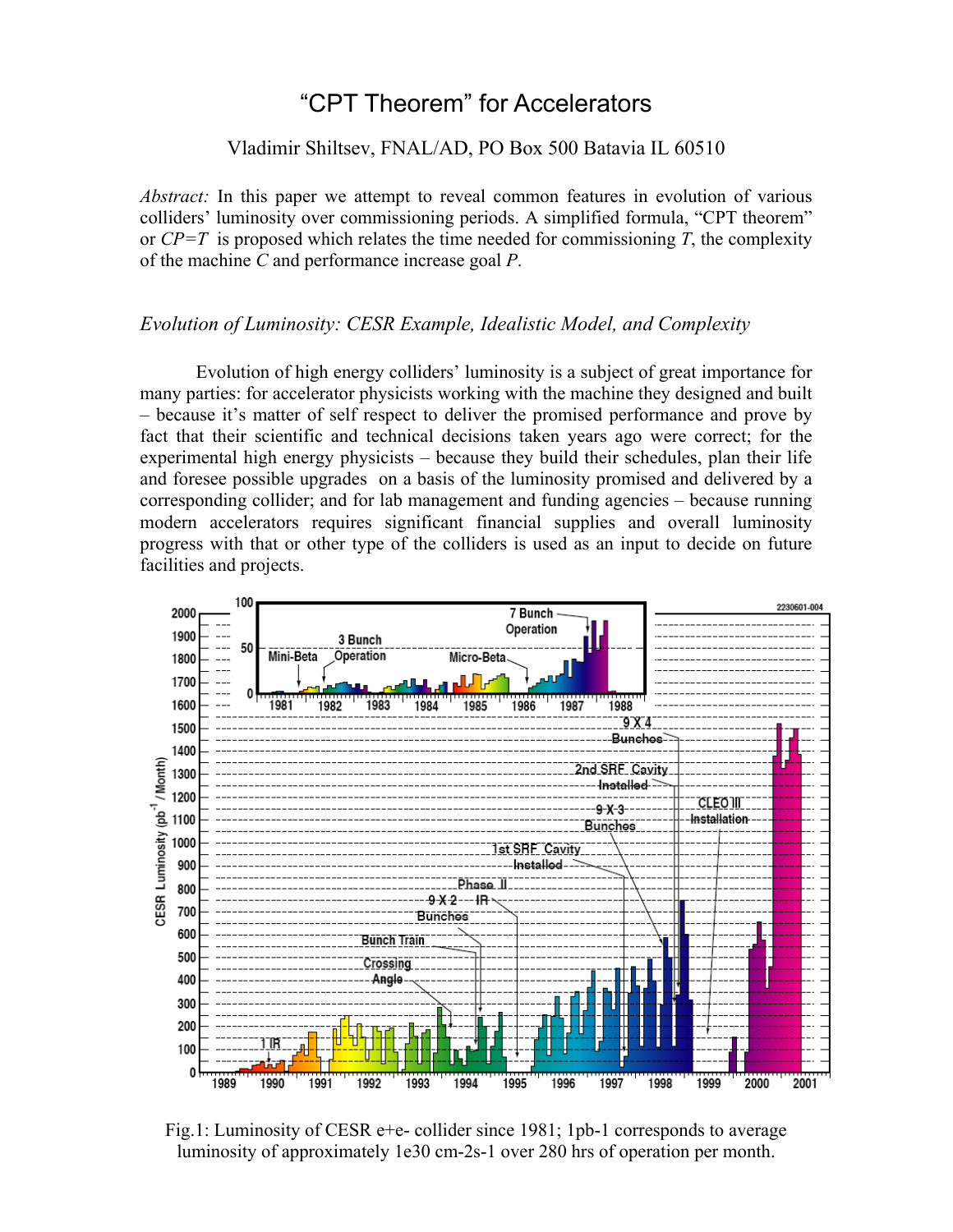Thus, it seems to be useful to perform an analysis of regularities in collider commissioning.

Let's start with luminosity of Cornell Electron Storage Ring which operated as a e+e- collider since 1981 – one of the longest living machines ever. Fig.1 from [1] shows its monthly integrated luminosity over 20 years period and reveals some features which we will repeatedly see in many other machines in further analysis. Namely, it's obvious that the Collider went through a number of various upgrades, some of them required significant downtime (shutdown). After each "re-incarnation", the luminosity starts at very low level, most probably because new and old hardware require some time to become fully operational and support decent machine uptime. But that does not last long as luminosity quickly goes up to a level which is comparable with previous running period. Basically, it just reflects the fact that the team operating the machine has enough professional knowledge to do comparatively quick "recovery" to pre-shutdown (or predecessor machine) level. After the recovery, the luminosity starts to exceed previous levels because the operating team introduces one or several improvements which lead better and better performance. More innovative ideas the better, as luminosity grows as "N% over M%", i.e. in principle, if the influx of helpful ideas for improvements is constant, and each of them give about the same increase, the luminosity would grow *exponentially*. As one can see, such periods of nonlinear growth occurred at CESR several times – in 1981-82, 1986-1988, 1989-1991, 1996-1998 and in 2001. After such periods, the possibilities for luminosity improvements without major operational interruptions are exhausted, the luminosity flattens, the machine either runs for some time with stable luminosity or prepares and goes into next major shutdown to make changes necessary for the next breakthrough.

Thus, one can summarize the "cycle of life" of a collider as follows: I. construction or major shutdown  $\rightarrow$  II. short startup to commission new and old hardware  $\rightarrow$  III. fast progress toward already explored luminosity levels (either from previous running period or to the level of a predecessor machine)  $\rightarrow$  IV. a period of nonlinear ("exponential"?) luminosity growth over which new possible improvements are introduced  $\rightarrow$  V. period of leveled luminosity  $\rightarrow$  all over again. Schematically, the cycle is presented in Fig.2 a and 2b (in linear and logarithmic scale). It's obvious – e.g., from Fig.1 – that periods IV and V take most of the time. Though, there is a significant difference between them  $-$  length of the period V (stable operation, no growth) is determined by will of the people running the machine and performing HEP experiments at it, while duration of the period IV (commissioning, "exponential growth") can not be easily defined.



Fig.2: Schematic representation of colliders' "cycle of life" – a) linear scale, b) log scale.

Time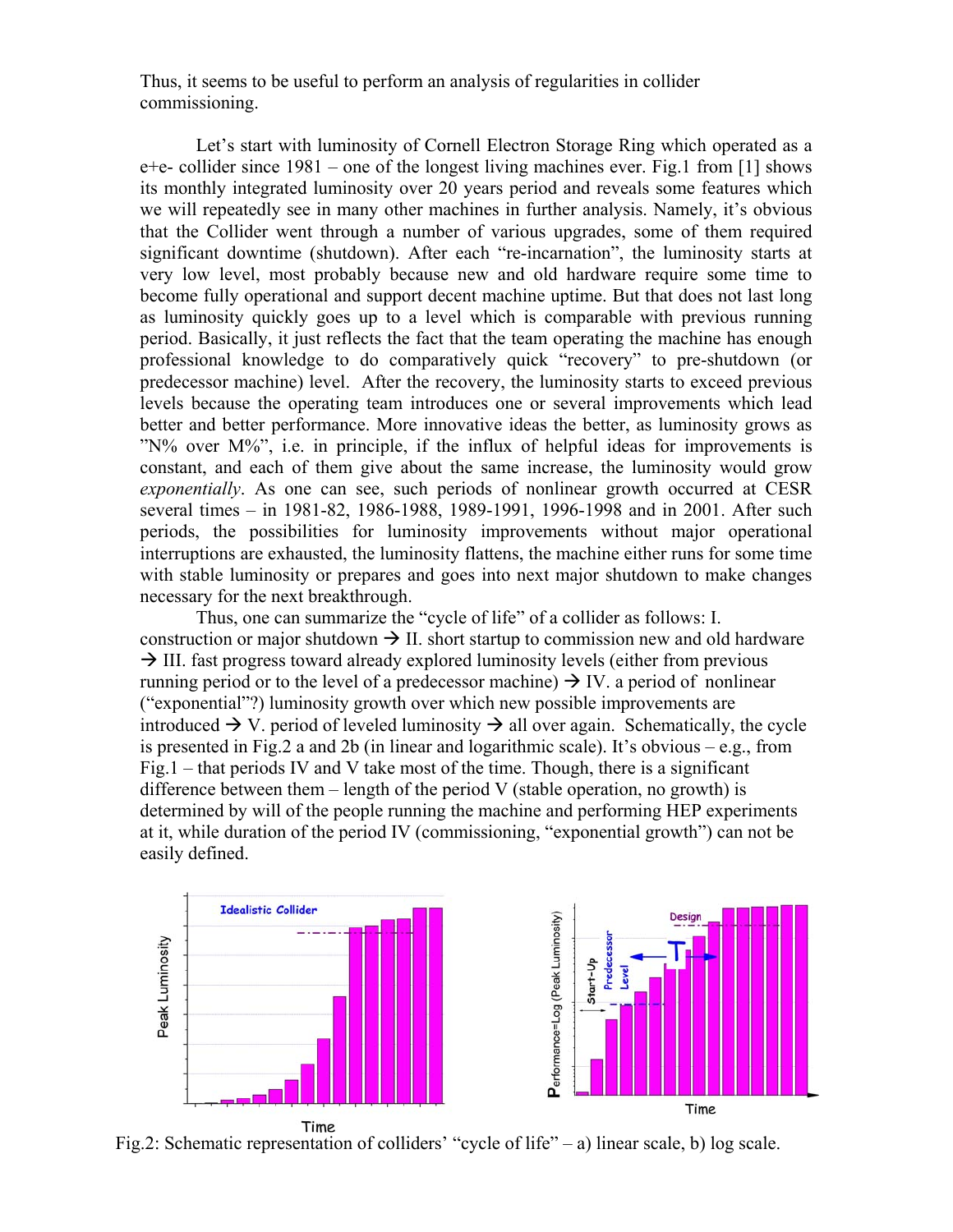Purpose of this work is to investigate objectives of collider luminosity growth times.

## *CPT Hypothesis and " Complexity" of Machine.*

As it was mentioned above, growth of the luminosity beyond predecessor's level depends on realization of successful improvements. As an example, below we list improvements incorporated in operation of the Tevatron proton-antiproton collider after startup of Run II in March 2001 [2]. In the third column, an approximate gain in the peak Tevatron luminosity is given in %.

|    | First 9 months                                             | Mar-Nov'01 |                     |
|----|------------------------------------------------------------|------------|---------------------|
|    | Optics AA->MI lines fixed                                  | Dec'01     | <b>25%</b>          |
| п  | Quenches on abort fixed by TEL-1                           | Feb'02     | $0\%$ , reliability |
| ٠  | Pbar loss in Sequence 13 fixed                             | Apr' $02$  | 40%                 |
|    | "New-new" injection helix                                  | May'02     | 15%                 |
| п  | Shot lattice, AA cooling reduces IBS                       | July'02    | 40%                 |
| ٠  | Tev BLT helps at injection                                 | Sep'02     | 10%                 |
| п  | Pbar coalescing improved in MI                             | Oct'02     | $5\%$               |
|    | C0 Lambertsons Removed                                     | Feb'03     | 15%                 |
| ٠  | S6 cuircuit tuned/SEMs removed                             | June'03    | 10%                 |
| п. | "5 star" helix on ramp                                     | Aug' $03$  | $2\%$               |
|    | Reshimming/Alignment                                       | Dec'03     | 10%                 |
| п  | MI dampers/Longer Stores                                   | Feb'04     | 30%                 |
| п. | $2.5$ MHz AA $\rightarrow$ MI transfer/Cool shots          | April'04   | 8%                  |
| п  | Reduction of beta <sup><math>\wedge</math>*</sup> to 35 cm | May'04     | 20%                 |
|    | Antiprotons shots from both RR and AA                      | July'04    | 8%                  |

One can see that over the last 32 months of operation, there were some 15 improvements performed in the Tevatron itself and various accelerators in the injector chain. An average gain in luminosity obtained after each step is about 16%, while the total resulting increase is  $1.16^{\text{th}}$  =9.2 (from 10e30 to 92 e30 cm-2s-1). An exponential growth of the luminosity is a good approximation of the Tevatron luminosity progress in average. Therefore, a following relation can be used to summarize evolution of the collider performance:

$$
C \cdot P = T \tag{1}
$$

where the factor  $P = ln(luminosity)$  can be called a "performance"), *T* is the time needed to achieve the performance goal, and *C* is a coefficient equal to average time needed to increase the luminosity by  $e=2.71...$  times, or boost the performance *P* by 1 unit. Both, *T* and *C* have dimension of time, and below we will quote them in units of years. Note, that for non-colliding accelerator facilities, the performance goals are set in the units, other than luminosity, e.g. beam intensity or brilliance or something else, so that should be appropriately used in the CPT-analysis.

In the next section, we will consider a number of accelerators and estimate their complexities. Before I had done that analysis, my personal feeling was that in general, the complexity depends on how well understood is physics and technology of this or that machine. From that point of view, the best understood and performing machines are those with just one ring and one beam, so quite minimal time is needed to commission them.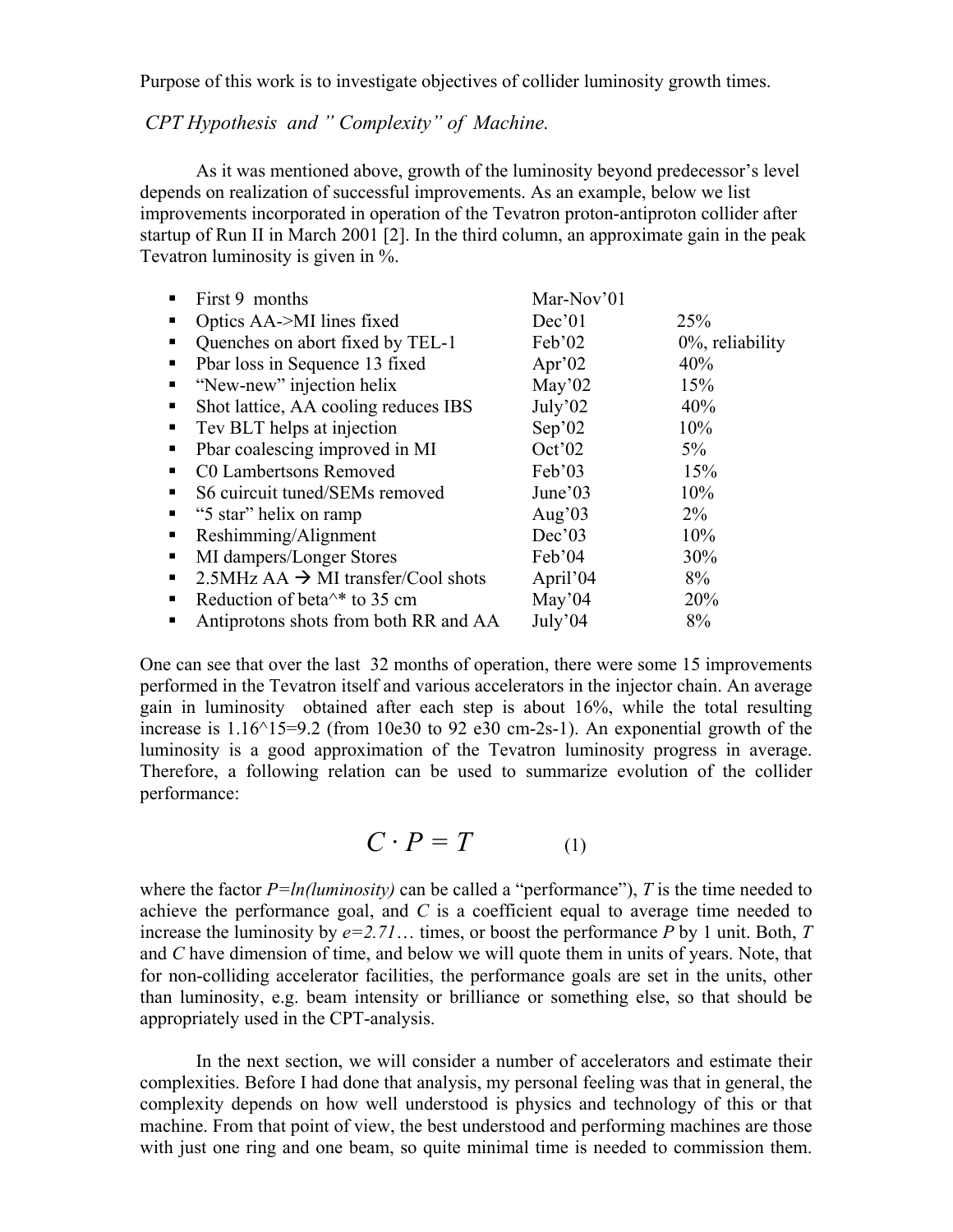Thus, their complexity should be the lowest, namely, close to  $C=0$ . Facilities with colliding electron and positron beams are in general more complex, but because many issues are simplified by presence of fast damping due to synchrotron radiation (SR) and can be (and are) well studied in computer simulations and beam studies (e.g., instabilities and beam-beam interaction effects), they can not be *very* complex. Thus, their complexity is expected to be about  $C = I$ . Hadron colliders do not have such an advantage as SR, so they should come next with *C* of about 2. And, finally, completely novel accelerator types, exploring never tried before technologies should have been at *C=3* or above.

#### *CPT Analysis of the Past and Present Accelerators.*

Let's start with single beam facilities. Two of the most recent examples are 7 GeV ANL APS ring and 150 GeV Fermilab Main Injector. Both accelerators were very challenging technically, cost significant money (some 400M\$ and over 200M\$, correspondingly), but were commissioned upto design beam parameters in significvantlt less than a year – 9 month in the case of the APS [3], and in some 6 months – for MI [4]. So, as expected, their "complexity" in the sense of previous section is close to zero.

Let's consider colliders. The CESR luminosity has been already discussed above and presented in Fig.1, data on PEP-II and KEK-B [5], LEP [6], SLC [7], HERA[8] are presented in Fig. 3. The CERN ISR [9] and SppS [10], and Tevatron Run II and Run Ia,Ib,II luminosity plots [2] are shown in Fig.4.

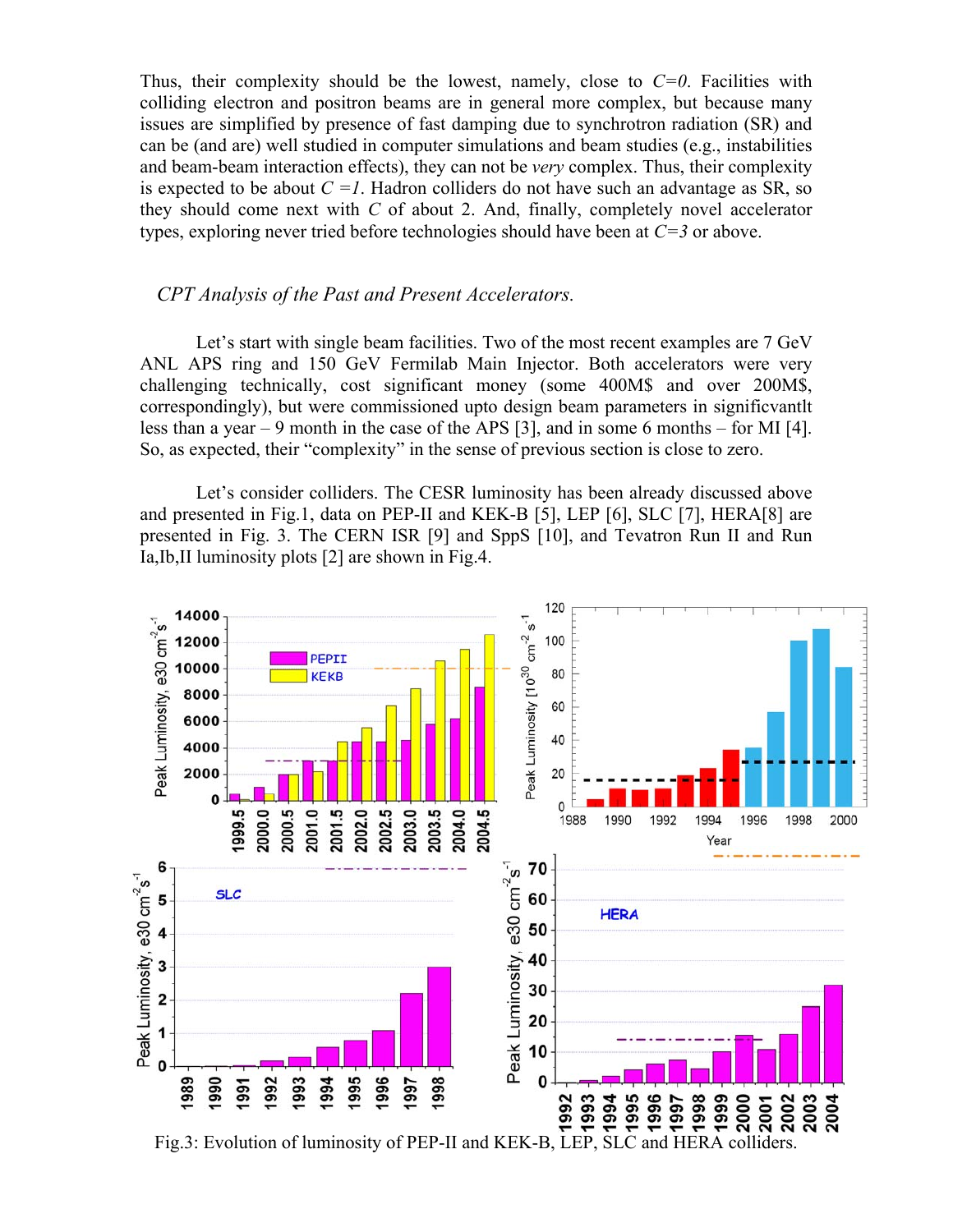

Fig.4: Tevatron Run II record luminosity vs time, and Run Ia,Ib, II luminosity in stores.

In accordance with discussion in previous section, we will calculate the complexity as *C=*  $dT / ln(L_f/L_i)$ , where  $L_f$  is either the luminosity level at which collider performance stabilized or final luminosity at the end of the running period while  $L_i$  is either the level achieved in previous run or the level at which the luminosity started to grow nonlinearly (exponentially),  $dT = T_f T_i$  is the length of the evolution period between  $L_i$  and  $L_f$ . For example, the Tevatron collider luminosity in Run Ib exceeded its predecessor, Run Ia, luminosity of  $L<sub>i</sub> = 10e30$  on 07/23/1994 1994 and reached its maximum luminosity of *L<sub>f</sub>*=25e30 on 05/10/1995, that gives us  $dT = 0.8$  year and  $C = dT / ln(L_f/L_i)=0.9$ . For the Tevatron Run II, naturally, the predecessor is Run Ib, so,  $L<sub>i</sub> = 25e30$  (that level was established on  $7/26/2002$ ) and with luminosity record  $L_f=92e30$  set on  $7/6/2004$  one gets  $C = 2yr / ln(L/L<sub>i</sub>) = 1.5$ . Table below summarizes such analysis for several machines.

| Machine                     | Design $L$ |         | dT, yr | L.  | Li  |                         | Ce |
|-----------------------------|------------|---------|--------|-----|-----|-------------------------|----|
| APS (ANL)                   |            |         | 0.5    |     |     |                         |    |
| <b>MI</b> (FNAL)            |            |         | 0.6    |     |     |                         |    |
| 1986-88 Run<br><b>CESR.</b> |            | 01/1988 |        | 83  | 20  | 0.7                     |    |
| 1990-92 Run                 |            | 03/1992 | .33    | 250 | 50  | 0.8                     |    |
| 1996-99 Run                 |            | 02/1999 |        | 750 | 250 | $\mathbf{\hat{z}}$<br>7 |    |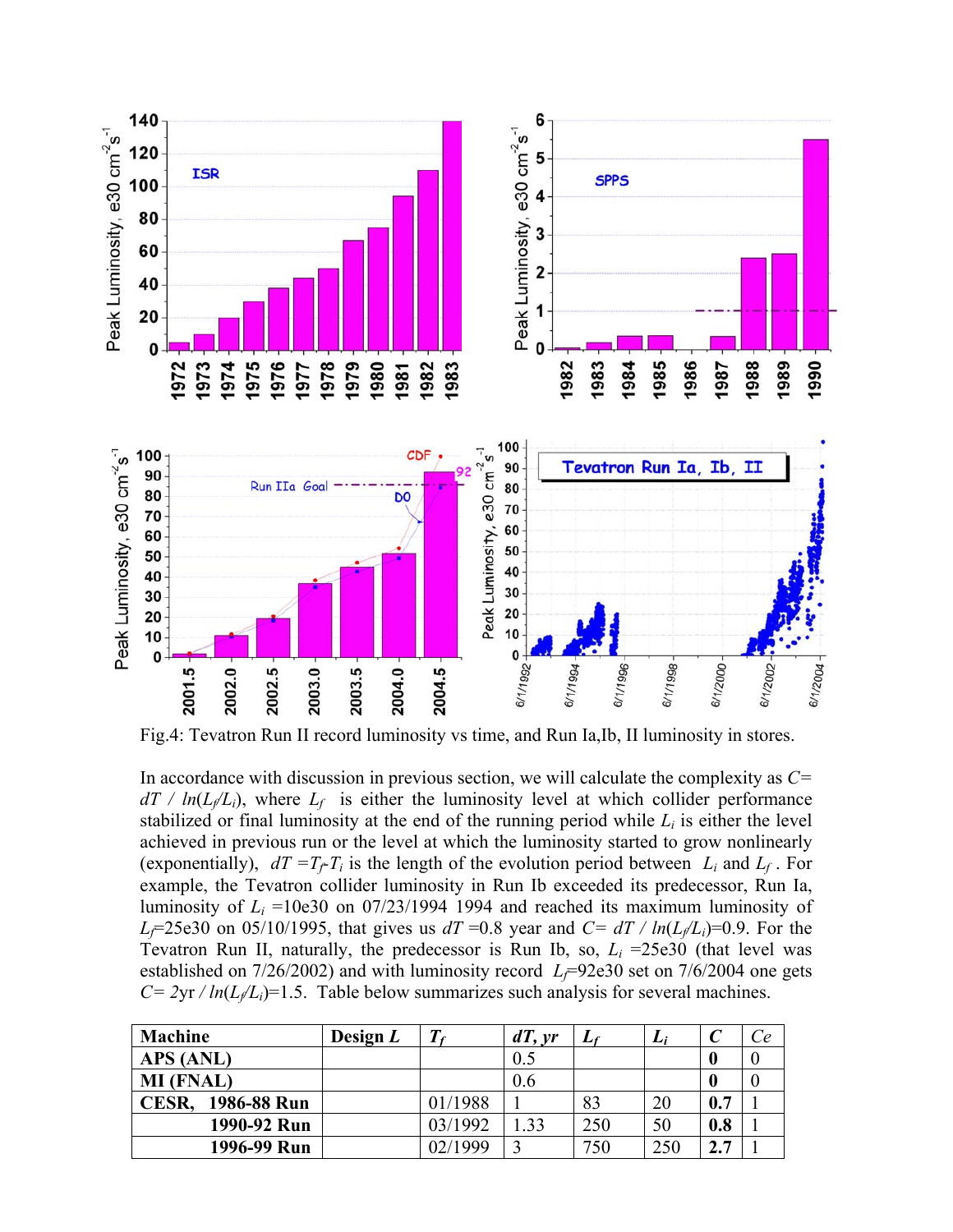| 2000-01 Run                |       | 06/2001 |                | 1500  | 550  | 1.0 |                |
|----------------------------|-------|---------|----------------|-------|------|-----|----------------|
| 1999-2001<br><b>PEP-II</b> | 3000  | 01/2001 | 1.5            | 300   | 3000 | 0.7 |                |
| 2002-04                    | 3000  | 06/2004 | 1.5            | 8200  | 4400 | 2.4 |                |
| <b>KEK-B</b>               | 10000 | 06/2003 | 2.5            | 10400 | 2000 | 1.5 |                |
| <b>LEP</b><br>45 GeV       | 16    | 1995    | 3              | 33    | 11   | 2.7 |                |
| 90 GeV                     | 27    | 1998    | $\overline{2}$ | 102   | 34   | 1.8 |                |
| <b>SLC</b>                 | 6     | 1998    | 5              | 3     | 0.3  | 2.2 | 3              |
| <b>ISR</b><br>I            |       | 1975    | 3              | 30    | 5    | 1.7 | 3              |
| <b>ISR</b><br>$\mathbf{I}$ |       | 1983    | 8              | 140   | 3    | 5.2 | $\overline{2}$ |
| <b>SppS</b>                |       | 1990    | 7              | 5.5   | 0.18 | 2.0 | 2              |
| T<br><b>HERA</b>           | 16    | 06/2000 | 5              | 18    | 4    | 3.6 | 2              |
| Upgrade                    | 75    | 07/2004 | $\overline{2}$ | 35    | 18   | 3.0 | 2              |
| <b>Tevatron Run Ib</b>     | 15    | 09/1995 | 0.8            | 25    | 10   | 0.9 | $\overline{2}$ |
| <b>Run IIa</b>             | 86    | 07/2004 | 2.0            | 92    | 25   | 1.5 | 2              |

Here, luminosities are in units of 1e30cm-2s-1, the last column shows naïve "complexity" expectation *Ce* as discussed at the end of previous section.

#### *Discussion, CPT Predictions for Future Accelerators*

Let us first mention once again that the CPT formula (1) is, of coarse, a simplification of reality and can not pretend to describe it in detail: nonlinear luminosity growth is not necessarily the phase every machine goes through (though as we saw above, it's the case for many), real operation schedule is often interrupted by shorter or longer shutdowns after those, in many cases, accelerators to be re-commissioned again, also, it's not always clear at which moment the growth period ends and the "leveled luminosity" period starts, etc. Also, the performance factor *P* always requires to know an initial level to start from, that may inject another uncertainty into the analysis.

From the examples summarized in the Table above one can conclude that complexity is not something which characterize machine forever. Instead, complexity of the machine may go up or down after major shutdowns and upgrades and – CESR and Tevatron histories demonstrate that well. Also, comparing columns *C* and *Ce* one can see that though in each particular case the expectation can be quite far from reality, in general, hadron machines are more complex than electron-positron colliders: average complexity (if such a thing is thinkable at all, formally, average of the last 7 lines in the Table) of the ISR, SppS, Tevatron and HERA is <*C*>=2.6 is way above that of lepton colliders  $\leq C>=1.5$ .

Differences in machine complexities may be due to various reasons: a) first of all, beam physics issues are quite different not only between classes of machines (hadrons vs e+e-) but often between colliders from the same class – all that affects how fast and what kind of improvements can be implemented; b) accelerator reliability may affect the luminosity progress, especially for larger machines with greater number of potentially not-reliable elements; c) another factor is "team quality" – capability of the team running the machine to cope with challenges, generate ideas for improvements and implement them; d) and, of coarse, the latter depends on resources available for each team, often closely related to the priority, the laboratory or funding agency set for that.

Given all that, it'd be interesting to use the CPT relation for future accelerator facilities. The easiest example is Tevatron Upgrade project which aims for peak luminosities of about  $L_f$ =270e30 cm-2s-1. Comparing it with current performance of  $L_i$